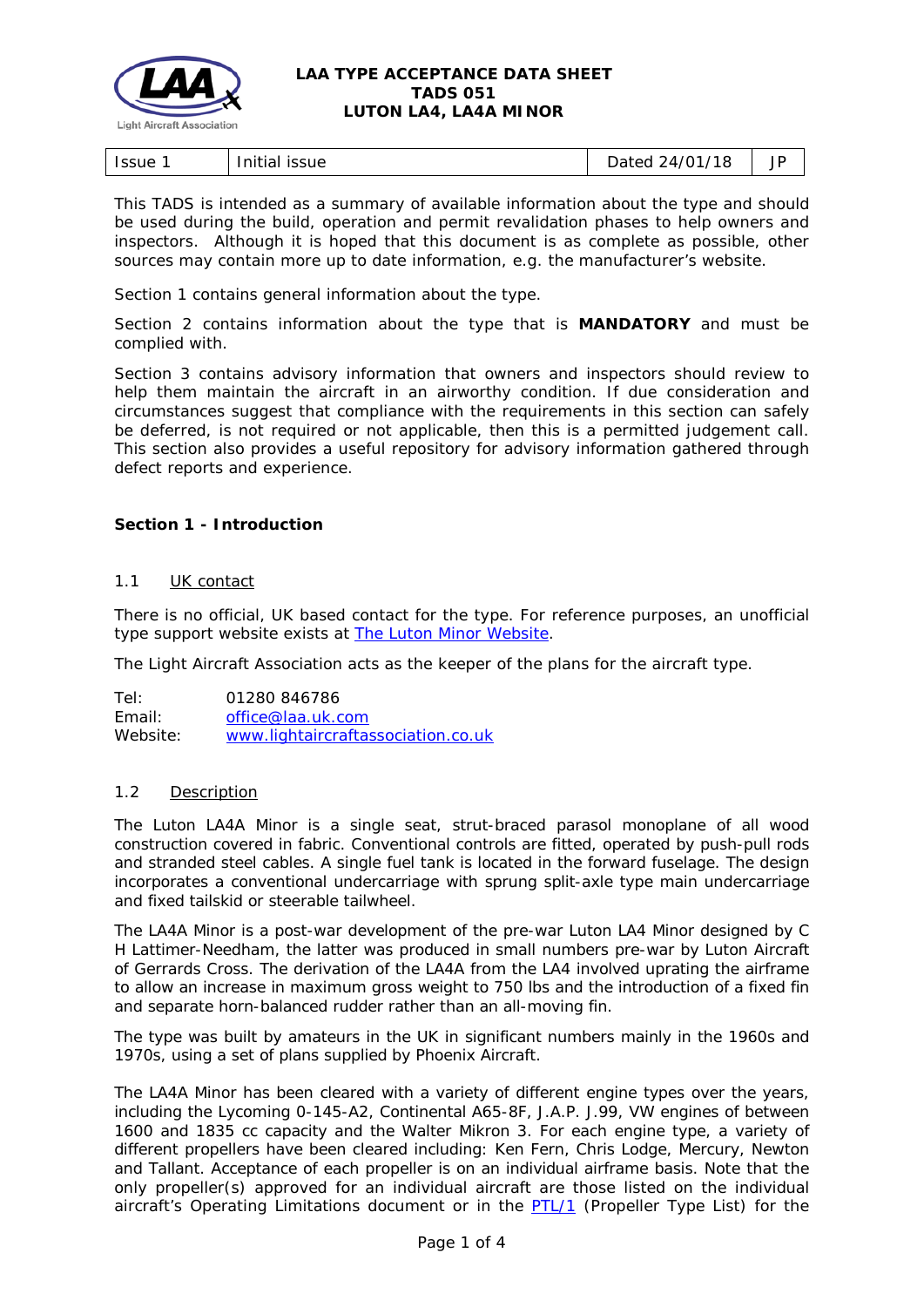

type.

The aircraft is classed as a Group A (SEP) type.

# **Section 2 – Mandatory information for owners, operators and inspectors**

At all times, responsibility for the maintenance and airworthiness of an aircraft rests with the owner. Condition No 3 of a Permit to Fly requires that: *"the aircraft shall be maintained in an airworthy condition".* 

# 2.1 Fast Build Kit 51% Compliance

Not applicable

# 2.2 Build Manual

The aircraft is plans built, information on obtaining copies of the plans for the aircraft is available through the Light Aircraft Association.

# 2.3 Build Inspections

Build inspection schedule 1

Inspector approval codes A-A, A-W or V. An Inspector signing off final inspection also requires 'first flight' endorsement.

# 2.4 Flight Manual

There is no Flight Manual as such for the aircraft. Various air tests and reports have been published over the years. It should be noted that with a wide variety of engine and propeller combinations installed no the aircraft over the years that operating procedures may differ from airframe to airframe.

# 2.5 Mandatory Permit Directives

None applicable specifically to this aircraft type.

Also check the LAA website for MPDs that are non-type specific [\(TL2.22\)](http://www.lightaircraftassociation.co.uk/engineering/TechnicalLeaflets/Operating%20An%20Aircraft/TL%202.22%20non-type%20specific%20MPDs.pdf).

# 2.6 LAA Required Modifications (including LAA issued AILs, SBs, etc)

[MOD/051/001](http://www.lightaircraftassociation.co.uk/engineering/TADs/051/MOD%20051-001.pdf) Inspection of axle welds for cracks and corrosion

# 2.7 Additional engine operating limitations to be placarded or shown by instrument markings

Notes:

- Refer to the engine manufacturer's latest documentation for the definitive parameter values and recommended instruments.
- Where an instrument is not fitted, the limit need not be displayed.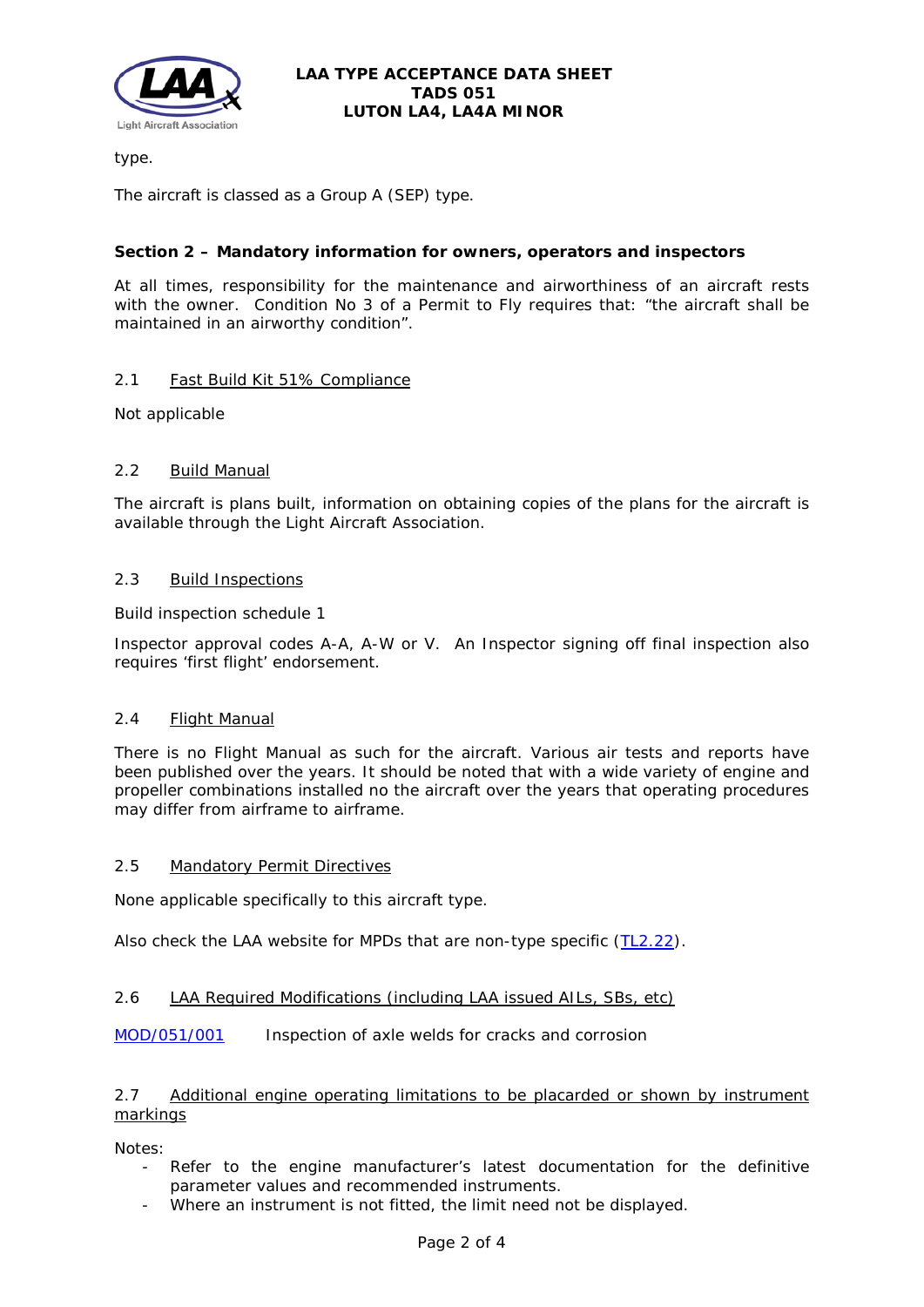

## **LAA TYPE ACCEPTANCE DATA SHEET TADS 051 LUTON LA4, LA4A MINOR**

# 2.8 Control surface deflections

| Ailerons     | Up: TBC    |
|--------------|------------|
|              | Down: TBC  |
| Elevators    | Up: TBC    |
|              | Down: TBC  |
| Elevator tab | Up: TBC    |
|              | Down: TBC  |
| Rudder       | Left: TBC  |
|              | Right: TBC |

# 2.9 Operating Limitations and Placards

(Note that the wording on an individual aircraft's Operating Limitations document takes precedence, if different.)

- 1. Maximum number of occupants authorised to be carried: One
- 2. The aircraft must be operated in compliance with the following operating limitations, which shall be displayed in the cockpit by means of placards or instrument markings:
	- 2.1 Aerobatic Limitations

Aerobatic manoeuvres are prohibited. Intentional spinning is prohibited.

2.2 Loading Limitations

Maximum Total Weight Authorised: 340 kg CG Range: 16.0 inches to 20.0 inches aft of datum Datum Point is: leading edge of the wing

2.3 Engine Limitations (other engine types have been approved, refer to an individual aircraft's Operating Limitations for further information):

J.A.P. J.99 Maximum Engine RPM: 2650 Maximum continuous engine RPM: 2400

Lycoming O-145-A2 Maximum Engine RPM: 2300

Volkswagen 1600 (Peacock) Maximum Engine RPM: 3300

- 2.4 Airspeed Limitations Maximum Indicated Airspeed  $(V_{NE})$ : 87 knots
- 2.5 Other Limitations

The aircraft shall be flown by day and under Visual Flight Rules only. Smoking in the aircraft is prohibited.